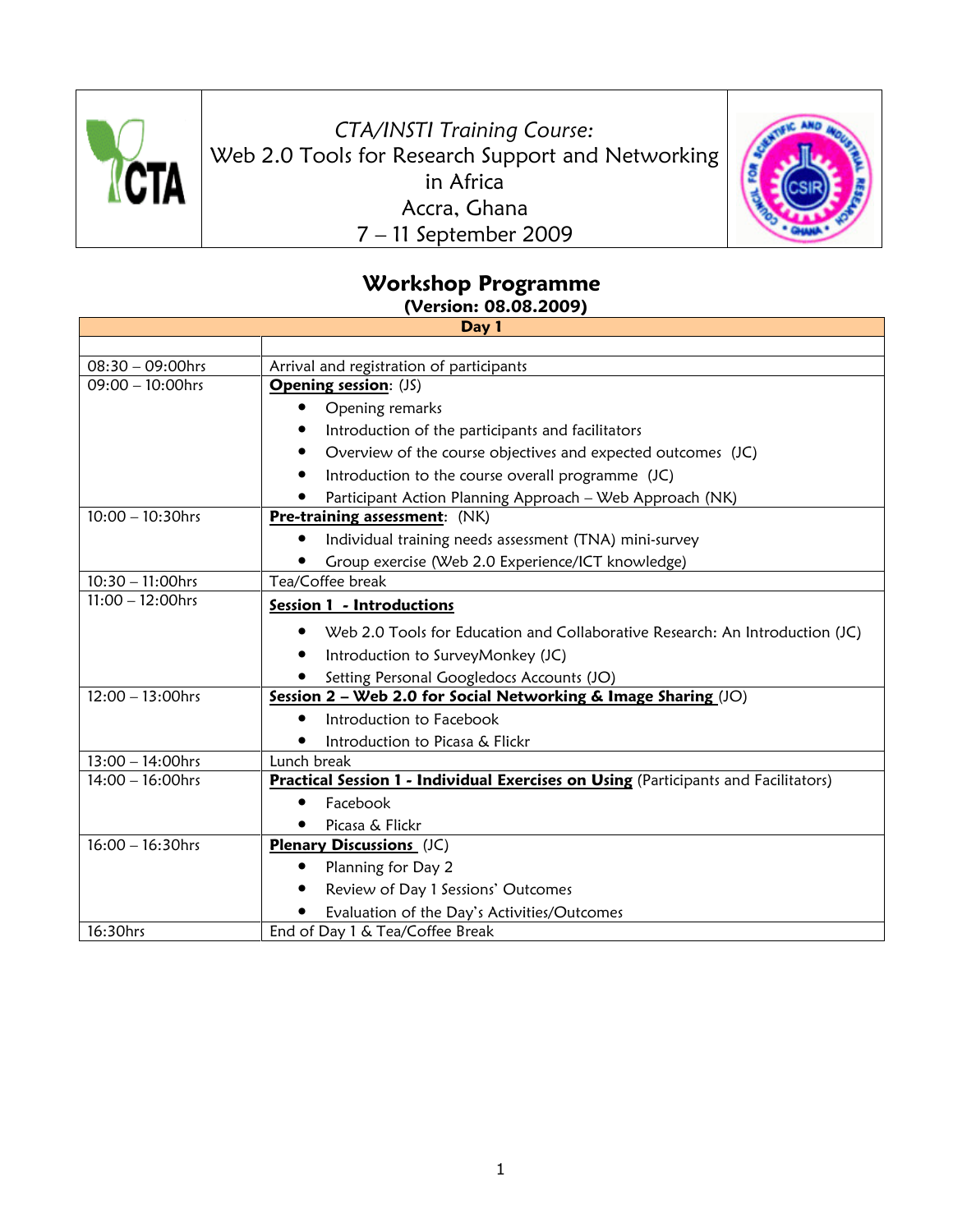| Day 2               |                                                                                      |
|---------------------|--------------------------------------------------------------------------------------|
|                     |                                                                                      |
| $08:30 - 08:45$ hrs | Recap of Day 1 Activities (JC)                                                       |
|                     | Objectives of the Day (JC)                                                           |
| $08:45 - 10:30$ hrs | Session 3 - Web 2.0 for Content Generation & Collaboration - Googledocs: (JO)        |
|                     | Introduction to Googledocs                                                           |
|                     | Collaborative Development of Simple Documents, Spreadsheets, PowerPoint              |
|                     | Presentations                                                                        |
| $10:30 - 11:00$ hrs | Tea/Coffee break                                                                     |
| $11:00 - 13:00$ hrs | Session 3 - Web 2.0 for Content Generation & Collaboration - Blogs: $JC$ )           |
|                     | Introduction to Blogs                                                                |
|                     | Content Development and Dissemination using blogs on Blogger                         |
| $13:00 - 14:00$ hrs | Lunch break                                                                          |
| $14:00 - 16:00$ hrs | <b>Practical Session 2: On Googledocs and Blogs:</b> (Participants and Facilitators) |
|                     | Group work on Googledocs                                                             |
|                     | Individual Exercises in Blogs                                                        |
| $16:00 - 16:30$ hrs | <b>Plenary Discussions: (JO)</b>                                                     |
|                     | Preparations for Day 3                                                               |
|                     | Review of Initial Day 2 Sessions' Outcomes                                           |
|                     | Evaluation of the Day's Activities/Outcomes                                          |
| 16:30hrs            | End of Day 1 & Tea/Coffee Break                                                      |

| Day 3: 9 September 2009 |                                                                                    |  |
|-------------------------|------------------------------------------------------------------------------------|--|
|                         |                                                                                    |  |
| $08:30 - 08:45$ hrs     | Recap of Day 2 Activities (JO)                                                     |  |
|                         | Objectives of the Day                                                              |  |
| $08:45 - 09:15$ hrs     | Session 4 - Principles, Practices of Open Access Education/Research Resources      |  |
|                         | (NK)                                                                               |  |
|                         | Opportunities and Challenges                                                       |  |
| $09:15 - 10:30$ hrs     | Session 5 - Web 2.0 for Collaborative Content Generation - Wikis:                  |  |
|                         | Wikis - General Overview (JC)                                                      |  |
|                         | Introduction to WikiEducator (NK)                                                  |  |
| $10:30 - 11:00$ hrs     | Tea/Coffee break                                                                   |  |
| $11:00 - 13:00$ hrs     | Session 5 - Web 2.0 for Collaborative Content Generation - Wikis cont. (NK)        |  |
|                         | Creating Accounts in WikiEducator<br>٠                                             |  |
|                         | WikiEducator Applications: Participants' Perspectives                              |  |
| $13:00 - 14:00$ hrs     | Lunch break                                                                        |  |
| $14:00 - 15:30$ hrs     | Practical Session 3: WikiEducator: Educational Project Planning: (NK, Participants |  |
|                         | and Facilitators)                                                                  |  |
|                         | Group Exercise                                                                     |  |
|                         | o WikiEducator for Educational/Research Project Planning                           |  |
|                         | Editing Basics and formatting content<br>$\circ$                                   |  |
|                         | Creating New Pages and Links<br>$\circ$                                            |  |
|                         | Working with Images and other Media<br>$\Omega$                                    |  |
| $15:30 - 16:30$ hrs     | Session 6: Presentations (JC)                                                      |  |
|                         | Presentation of Individual/Group/Institutional Projects for implementation with    |  |
| $16:30 - 17:00$ hrs     | Web 2.0<br><b>Plenary Discussions (NK)</b>                                         |  |
|                         |                                                                                    |  |
|                         | Review of Day 3 Sessions' Outcomes<br>٠                                            |  |
|                         | Evaluation of the Day's Activities/Outcomes                                        |  |
| 17:00hrs                | End of Day 1 & Tea/Coffee Break                                                    |  |